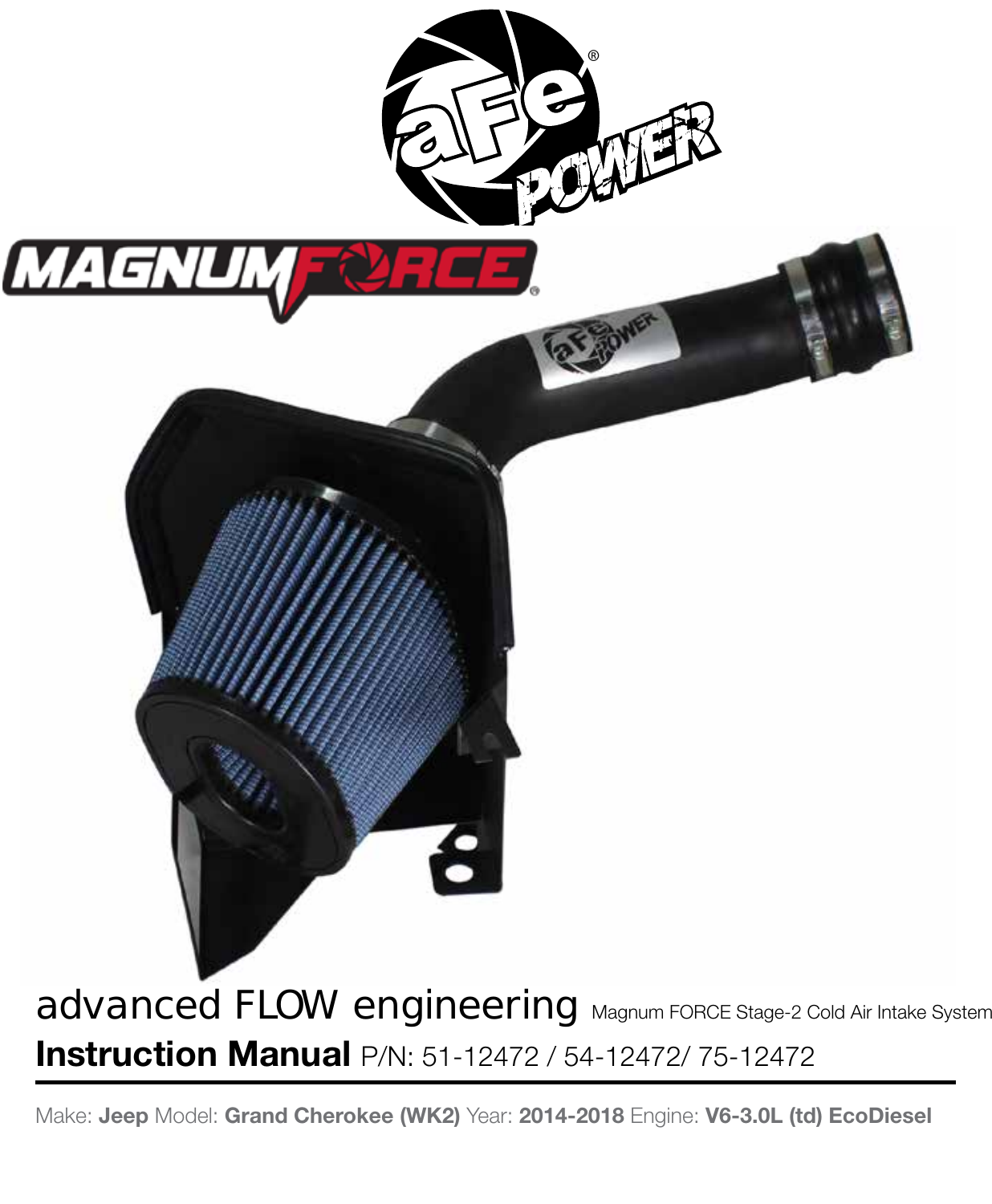

- Please read the entire instruction manual before proceeding.
- Ensure all components listed are present.
- If you are missing any of the components, call customer support at 951-493-7100.
- Ensure you have all necessary tools before proceeding.
- Do not attempt to work on your vehicle when the engine is hot.
- Disconnect the negative battery terminal before proceeding.

# Retain factory parts for future use.

| Label Qty.     |                | Description                | Part Number |
|----------------|----------------|----------------------------|-------------|
| A1             |                | Air Filter (Pro DRY S)     | 21-91087    |
| A2             |                | Air Filter (Pro-5R)        | 24-91087    |
| A <sub>3</sub> |                | Air Filter (Pro-GUARD 7)   | 72-91087    |
| B              |                | Tube                       | 05-12472B1  |
| $\mathsf{C}$   |                | Housing                    | 05-12472B2  |
| D              | 2              | Screw, m6x20, counter sunk | 03-50422    |
| E              |                | Coupling, Hump             | 05-00564    |
| F              |                | Coupling, Straight         | 05-00664    |
| G              | $\overline{4}$ | Clamp 48                   | 03-50007    |
| H              | 2              | Nut, m6                    | 03-50185    |
|                |                | Trim Seal (18" Inches)     | 05-00072    |

Tools needed: Philips Head Screw Driver, Ratchet ¼" , 13mm Socket, Torx 25 8mm Nut Driver, & Panel Popper.

**Note:** Not legal for use in California. The use of this device in any on-road or off-road vehicles registered with the California Dept of Motor Vehicles (DMV) is strictly prohibited.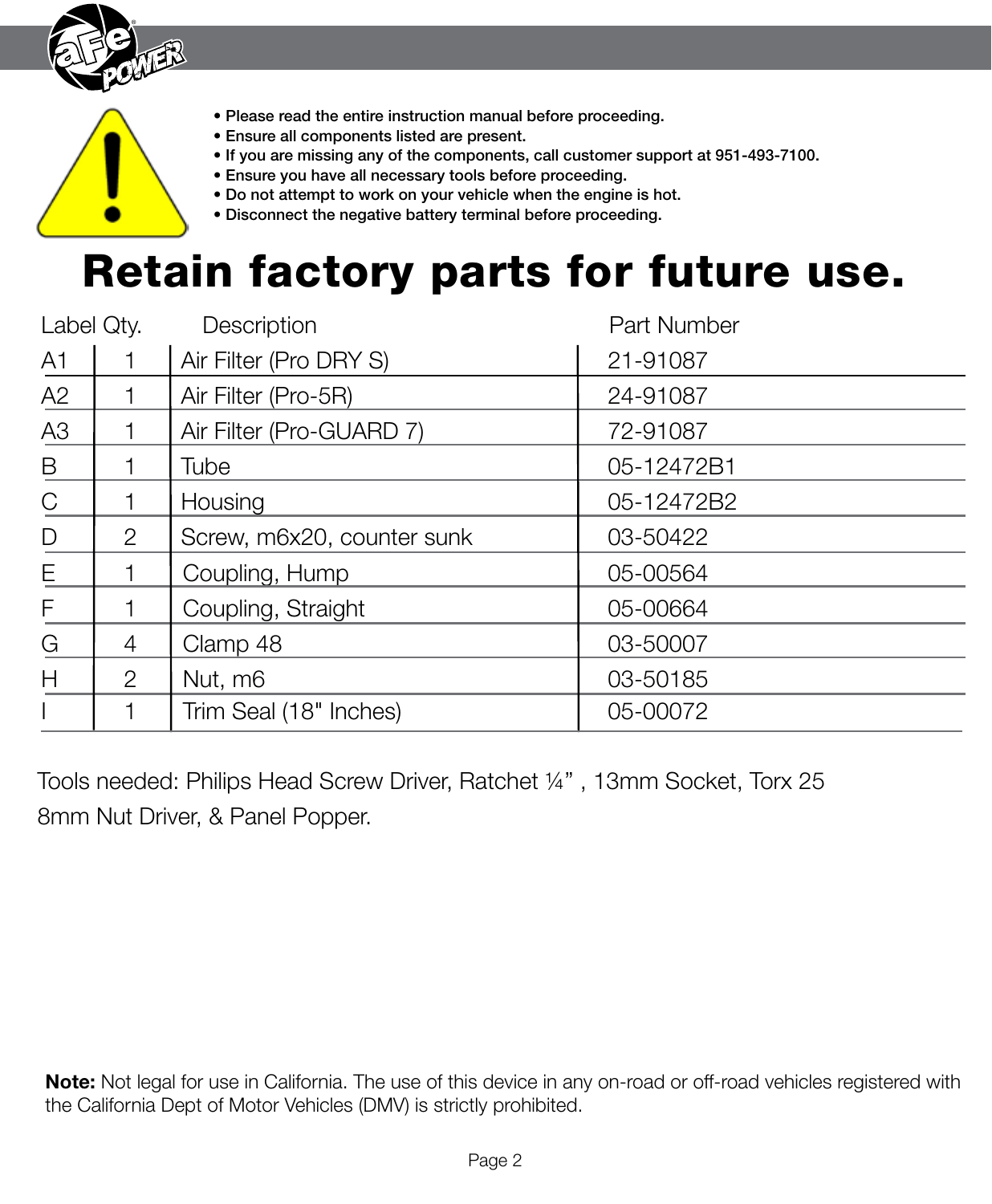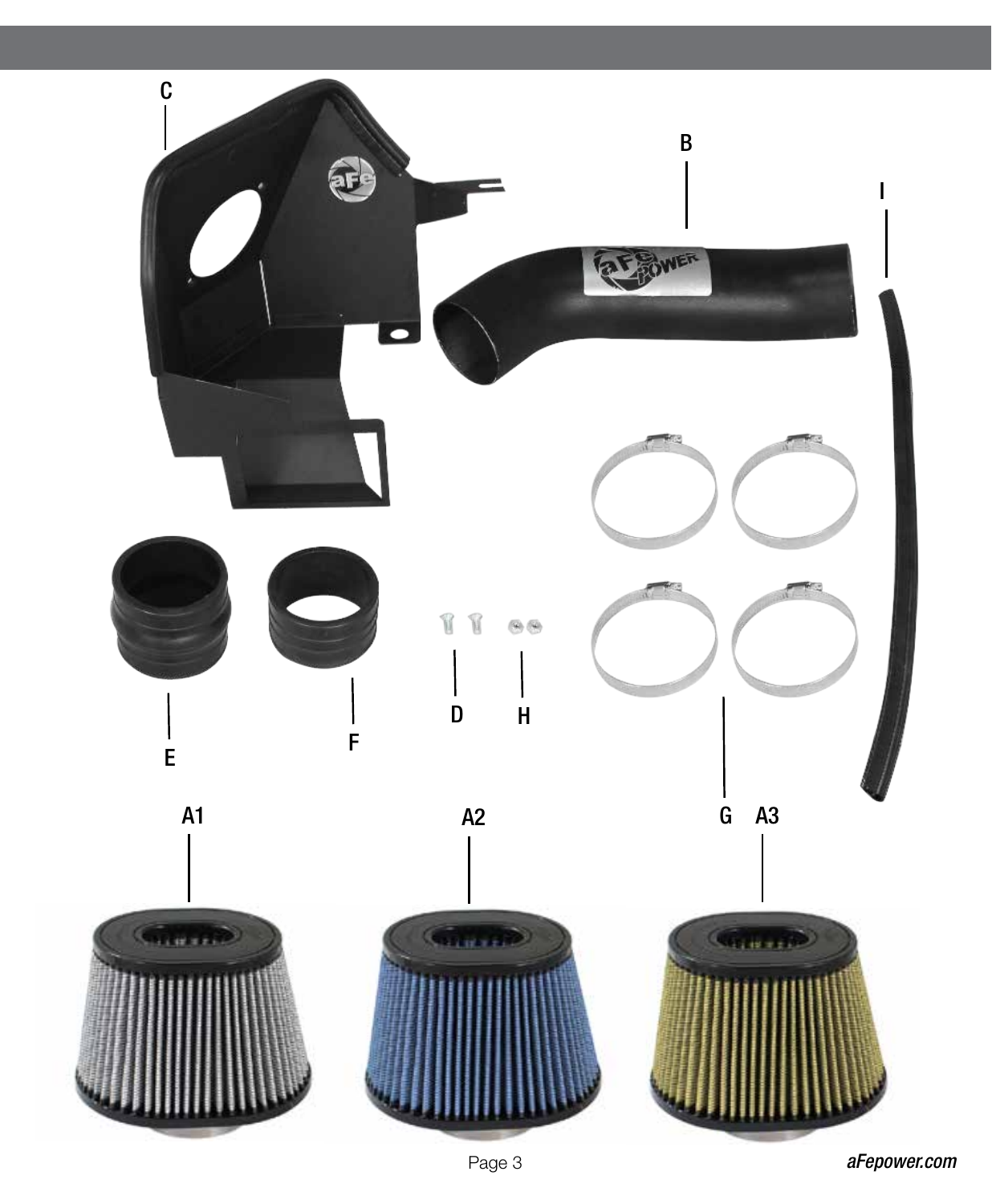



#### Figure A

### Refer to Figure A for Steps 1-6

- Step 1: Remove the engine cover by lifting it firmly off the engine.
- Step 2: Disconnect the MAF (Mass Air Flow) sensor wire harness  $(1)$ .
- Step 3: Loosen the hose clamp at the Turbo inlet side  $(2)$ .
- Step 4: Un-tab the top portion of the stock filter housing  $(3)$ .
- Step 5: Remove the stock intake tube, and top portion of air filter housing by pulling straight up and out of the vehicle  $(4)$ .
- Step 6: Remove Stock Filter from lower portion of the stock housing.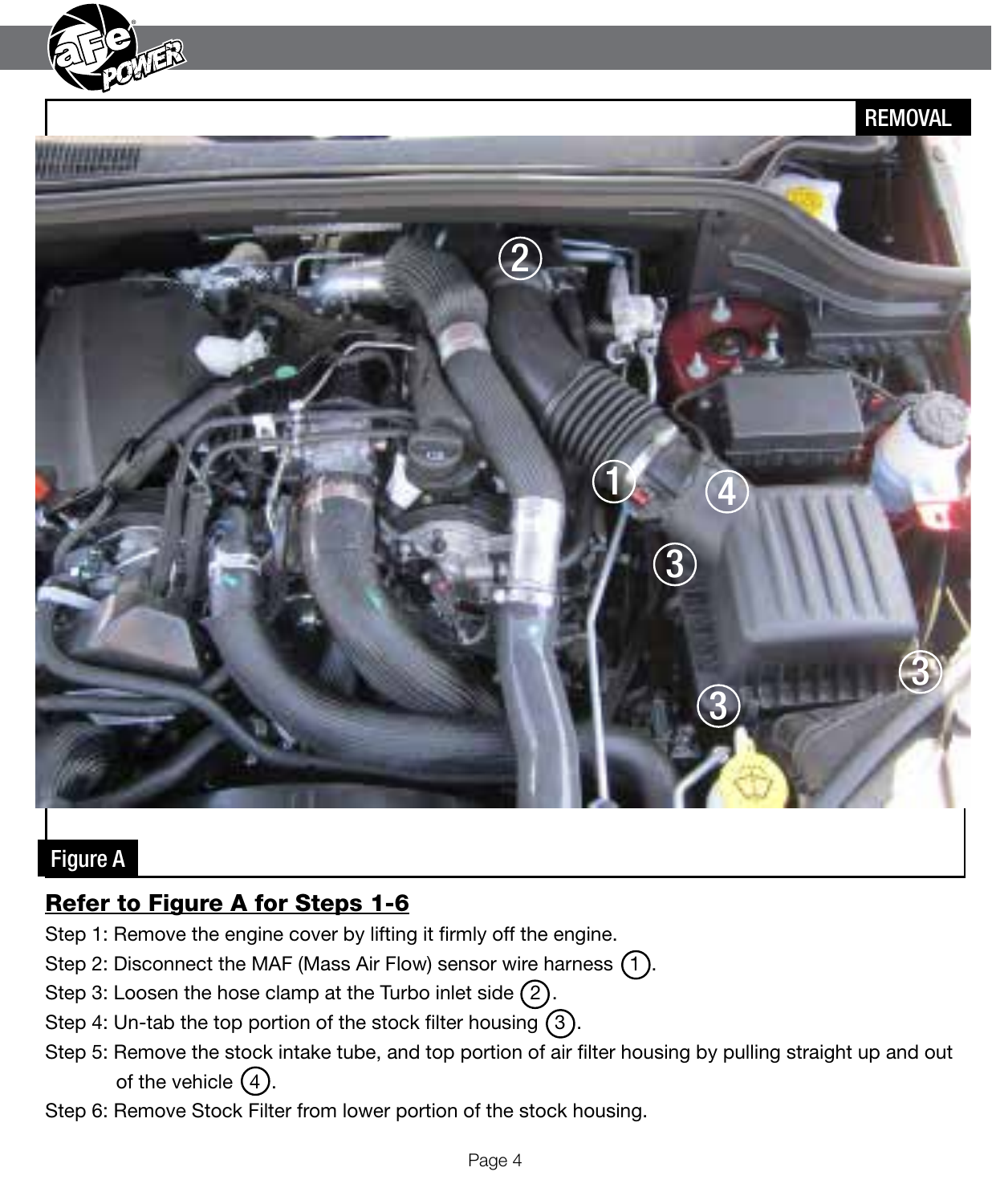

# Refer to Figure B for Steps 7-9

- Step 7: Step 7: Underneath the seal trim pry up to remove the green tabs holding on the factory air scoop $(5)$ .
- Step 8: Remove the lower portion of the stock housing by lifting up  $(6)$ .
- Step 9: Remove the factory grommets and air scoop from the bottom of the stock housing. Save as these will be used later in installation  $(7)$ .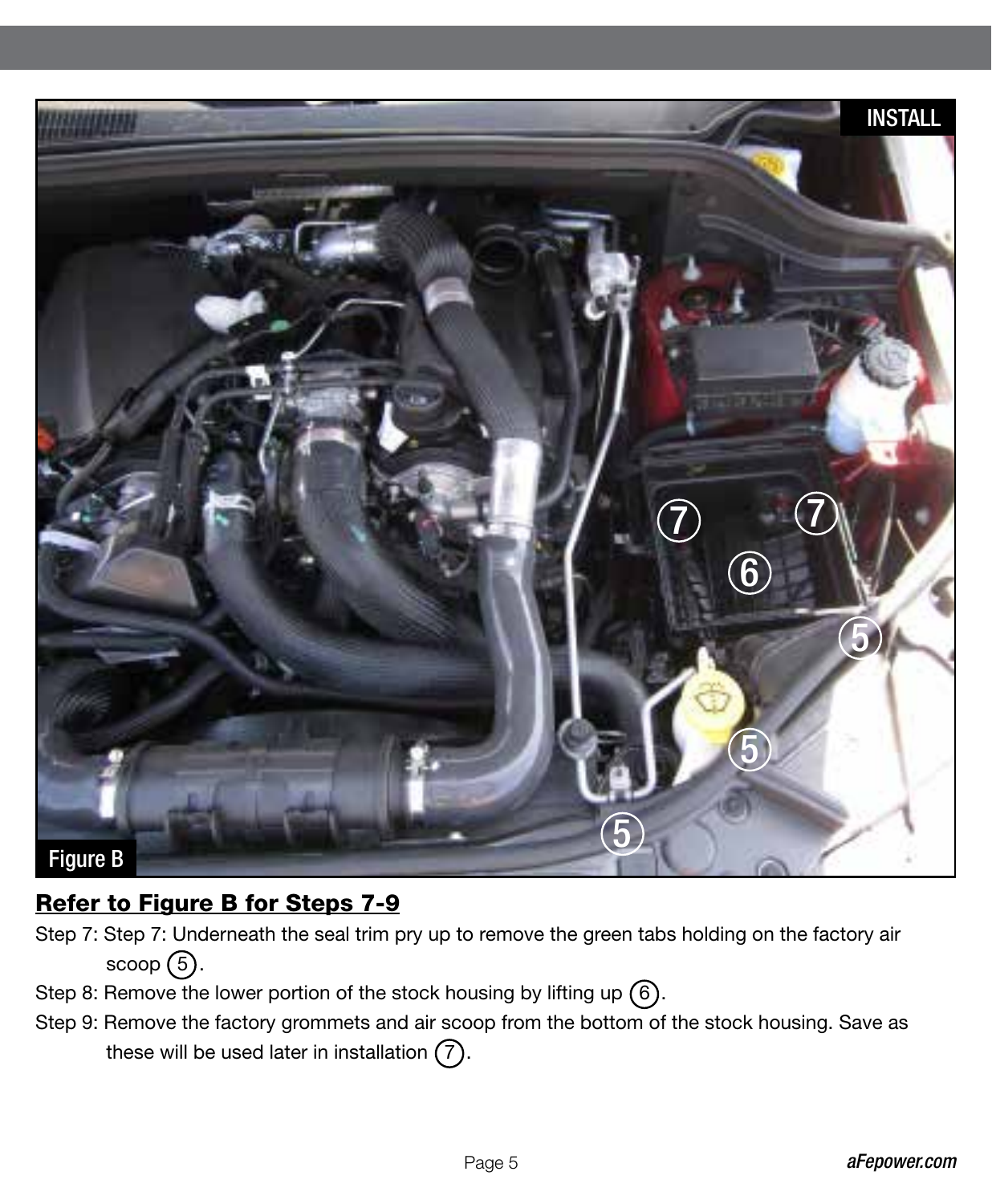



### Refer to Figure C for Steps 10-13

- Step 10: Remove MAF sensor from top portion of the stock housing.
- Step 11: Install MAF sensor on aFe housing with the counter sunk M6 screw & nuts.
- Step 12: Install grommets and air scoop from lower portion of stock housing to the aFe housing. (See Step 9).
- Step 13: Install seal trim on the top edges of aFe housing.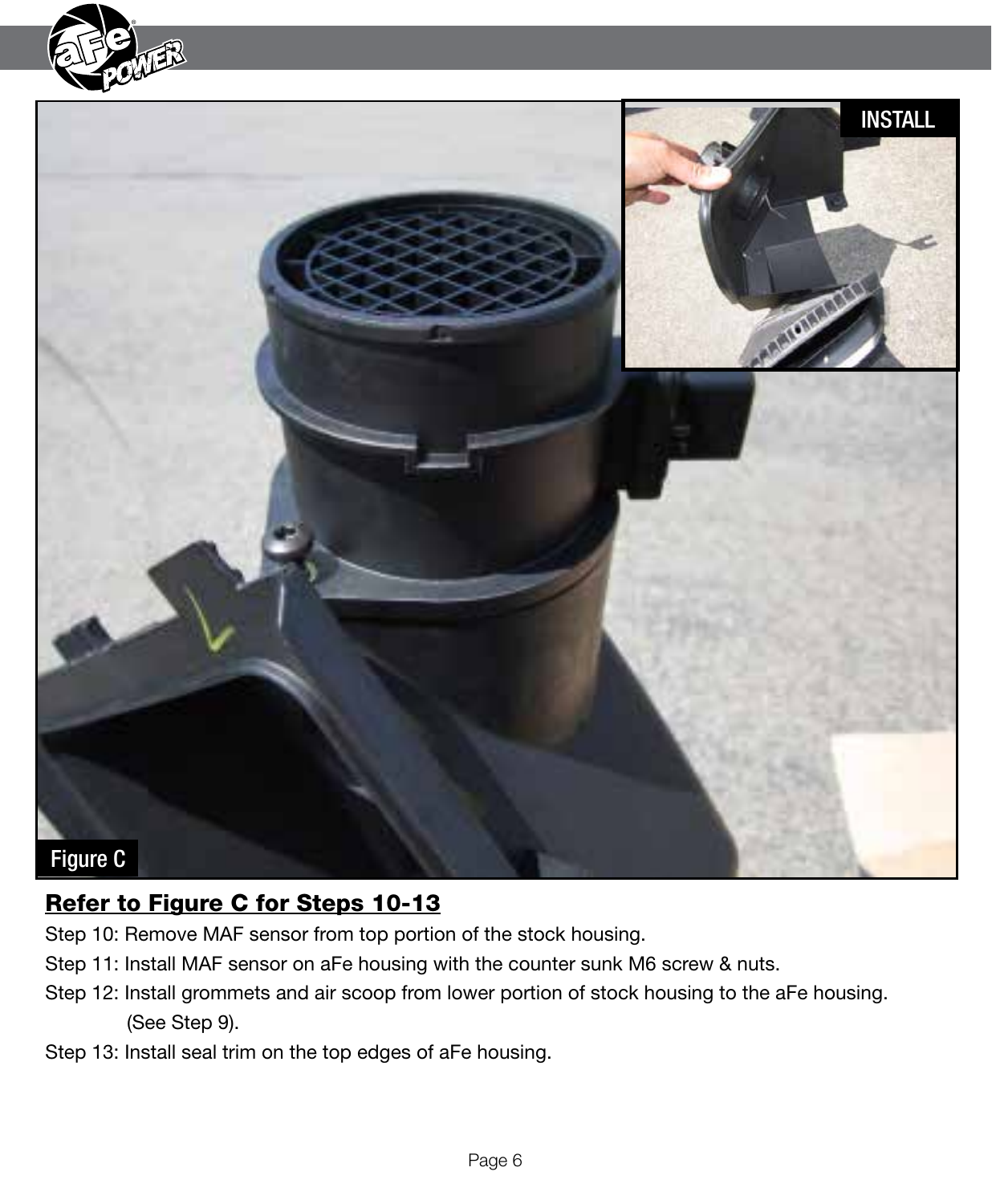

# Refer to Figure D for Steps 14-17

- Step 14: Remove the screw holding down the power steering reservoir  $(8)$ .
- Step 15: Install assembled aFe housing on vehicle.(Make sure housing tab sits center where power steering reservoir bolt hole screws).
- Step 16: Re-Install the power steering reservoir.
- Step 17: Re-install seal trim green tabs on air scoop.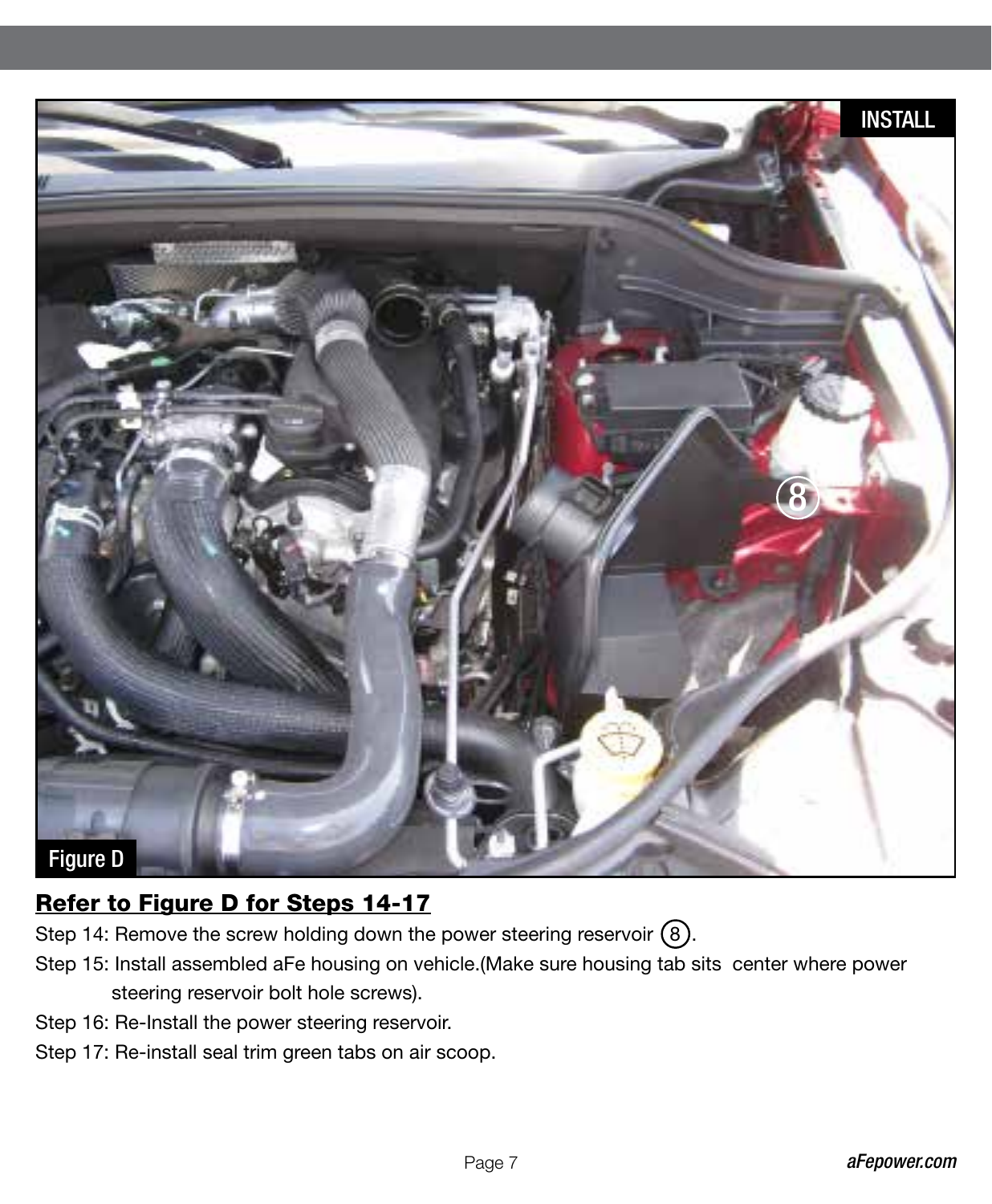



# Refer to Figure E for Steps 18-21

- Step 18: Step 18: Install aFe Hump Coupler (05-00564) with provided clamps on the turbo inlet tube. (Tighten only the inlet side)  $(9)$ .
- Step 19: Install aFe coupling (05-00664) with provided clamps on the MAF sensor. (Tighten only the MAF sensor side)  $(10)$ .
- Step 20: Install the aFe intake tube. (Turbo inlet side first).
- Step 21: Adjust aFe intake tube for proper fitment then tighten clamps.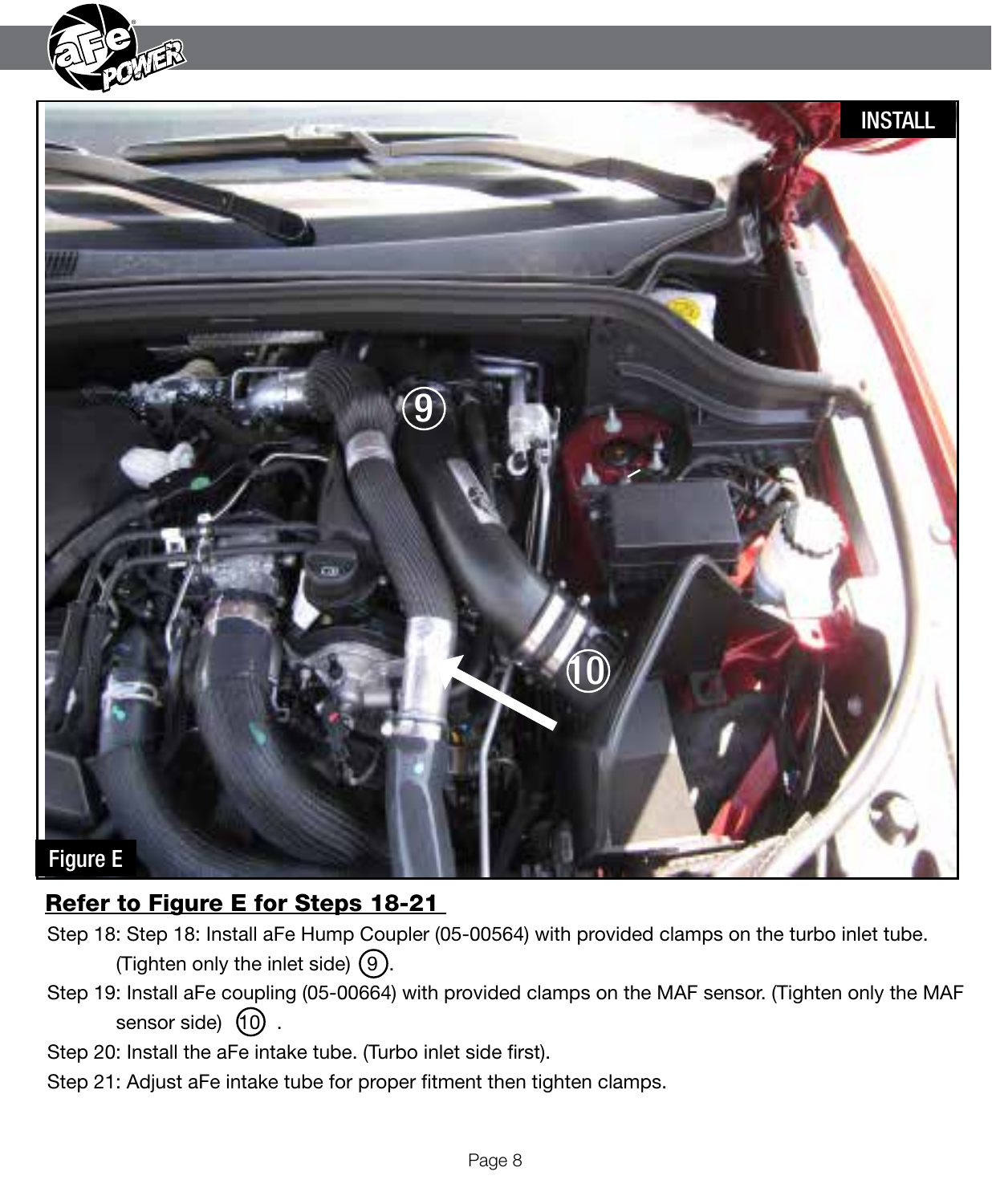

# Refer to Figure F for Steps 22-24

Step 22: Install aFe filter and tighten clamp. Step 23: Re-Connect MAF sensor harness. Step 24: Re-Install Engine cover.

#### **Your install is now complete! Verify all connections are secure 100-200 miles after installation.**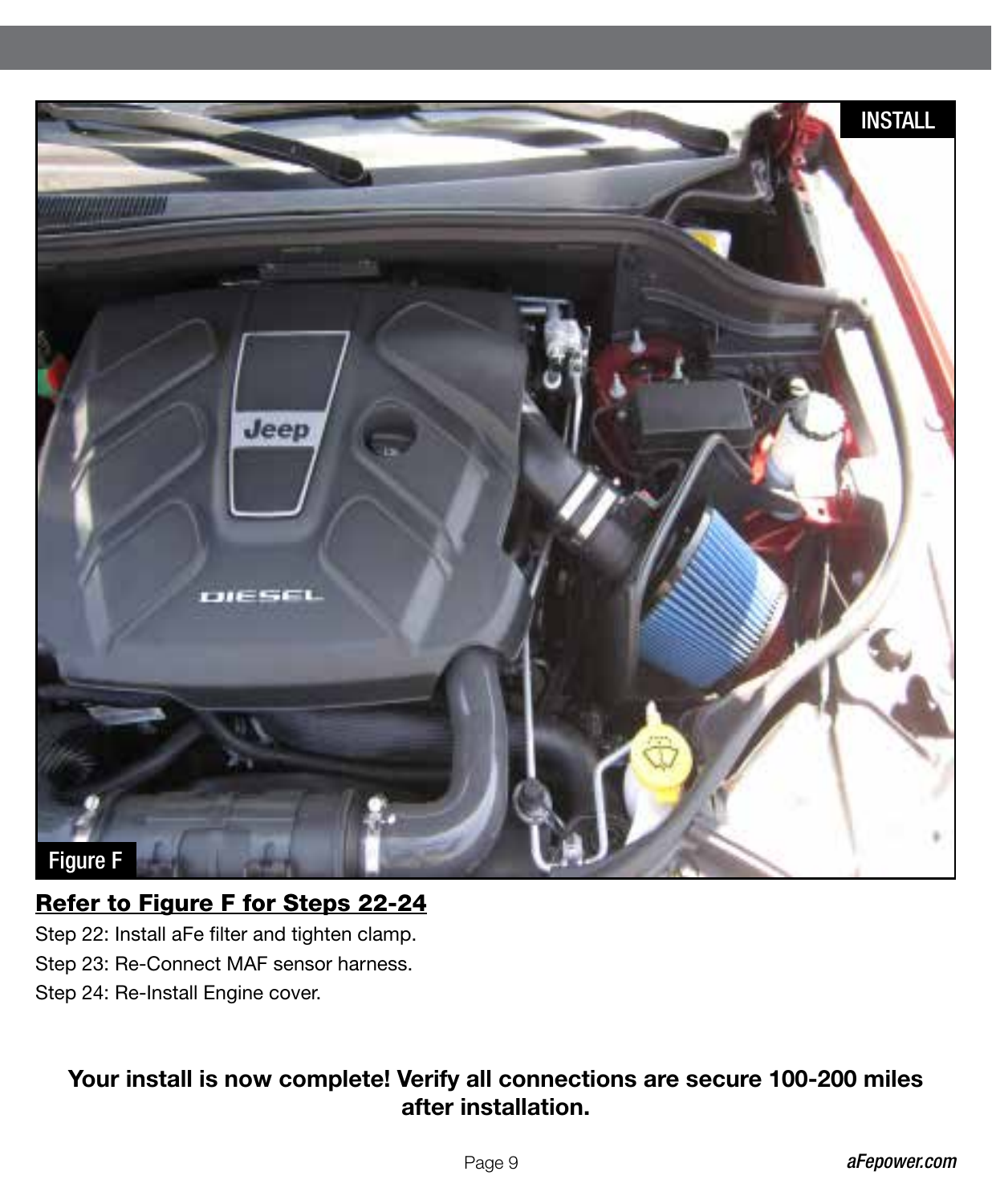

#### Pro DRY S Air Filter



P/N: 21-91087



#### Pro GUARD Air Filter



P/N: 24-91087 P/N: 90-50501 P/N: 72-91087

#### Blue Squeeze Restore Kit



Pro DRY S Restore Kit



P/N: 90-59999



P/N: 90-50500



P/N: 44-LF035



P/N: 40-10043

To purchase any of the items above, view airflow charts, dyno graphs, photos, and video; please go to aFepower.com.

#### Gold Squeeze Restore Kit



DPF-Back Exhaust

DPF-Back Exhaust

P/N: 49-46234



P/N: 49-46235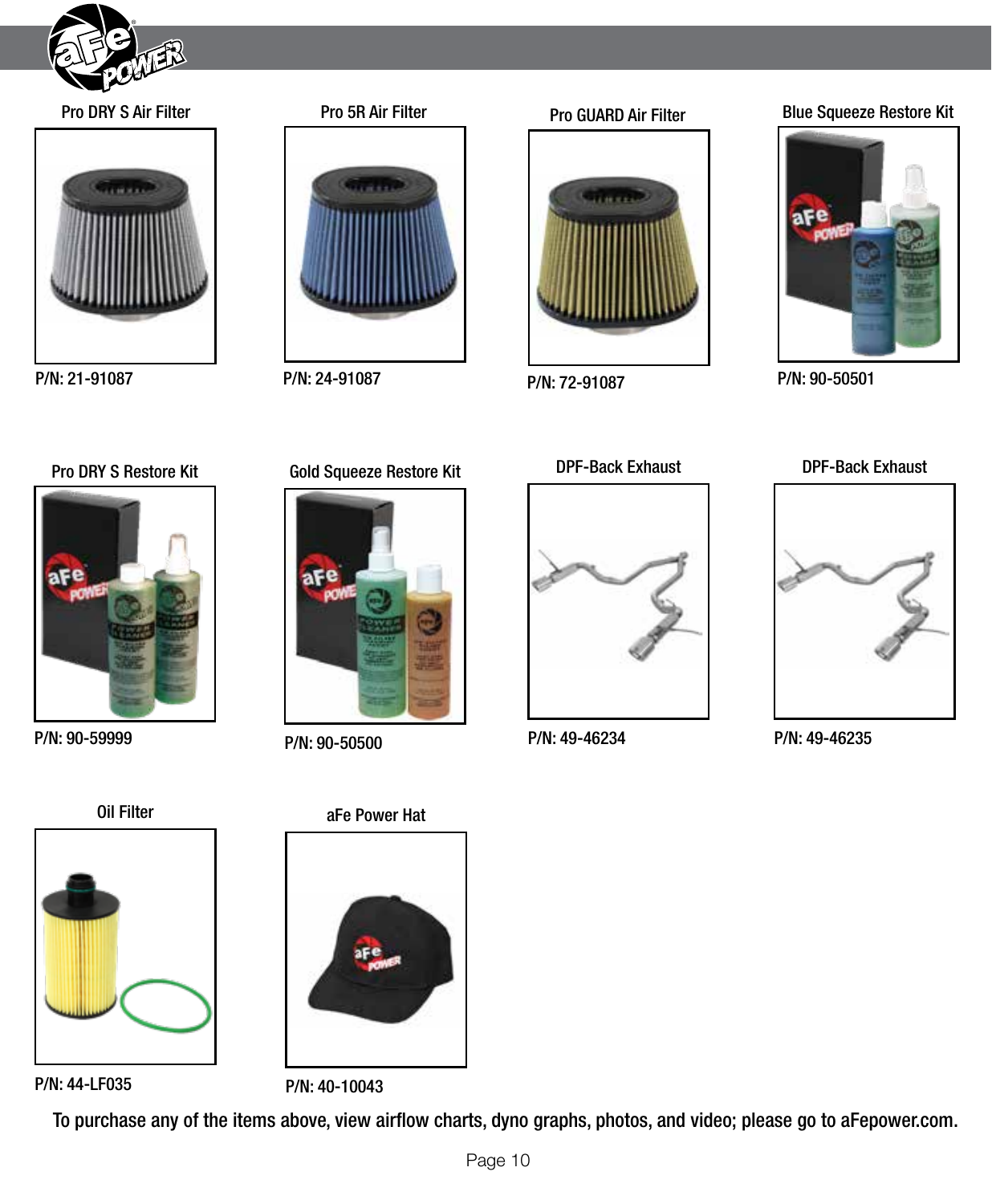# **Warranty**

#### General Terms:

- aFe warrants their products to be free from manufacturer's defects due to workmanship and material.
- This warranty applies only to the original purchaser of the product and is nontransferable.
- Proof of purchase of the aFe product is required for all warranty claims.
- Warranty is valid provided aFe instructions for installation and/or cleaning were properly followed.
- Proper maintenance with regular inspections of product is required to insure warranty coverage.
- Damage due to improper installation, abuse, unauthorized repair or alteration is not warranted.
- Incidental or consequential damages or cost, including installation and removal of part, incurred due to failure of aFe product is not covered under this warranty.
- All warranty is limited to the repair and/or replacement of the aFe part. To request Return Goods Authorization ("RGA"), email RGA@afepower.com or call (951)493-7100. Upon receipt of the RGA, you must return the product to the address provided in the RGA, freight prepaid and accompanied with a dated proof of purchase and the RGA. Upon receipt of the defective product and upon verification of proof of purchase, aFe will either repair or replace the defective product within a reasonable time, not to exceed thirty days.

| <b>Product Category</b>          | <b>P/N Prefix</b>      | <b>Warranty duration</b> |
|----------------------------------|------------------------|--------------------------|
| Direct OE Replacement Filters    | 10, 11, 30, 31, 71, 73 | Life of the vehicle      |
| <b>Racing Filters</b>            | 18                     | 1 year                   |
| Universal                        | 21, 24, 72             | 2 years                  |
| Air Intake Systems               | 50, 51, 54, 55, 75     | 2 years                  |
| <b>Exhaust Systems</b>           | 49                     | 2 years                  |
| Intercoolers & Intercooler Tubes | $46 - 2$               | 2 years                  |
| Intake Manifolds                 | $46-1$                 | 2 years                  |
| <b>Differential Cover</b>        | $46 - 7$               | Life of the vehicle      |
| <b>Exhaust Manifolds</b>         | 46                     | 2 years                  |
| Throttle Body Spacers            | $46 - 3$               | 2 years                  |
| <b>Fluid Filters</b>             | 44                     | 90 days                  |
| Pre-Filters                      | 28                     | 2 years                  |
| Heavy Duty OE Replacement        | 70                     | 2 years                  |
| PowerSports OE Replacement       | 81, 87                 | 2 years                  |
| PowerSports Intake Systems       | 85                     | 2 years                  |

No other warranty expressed or implied applies nor is any person or advanced FLOW engineering authorized to assume any other warranty. Some States do not allow the exclusion or limitation of incidental or consequential damages or do not allow limitations on how long an implied warranty lasts, so the above limitations or exclusions may not apply to you. This warranty gives you specific legal rights, and you may also have other rights which vary from State to State.